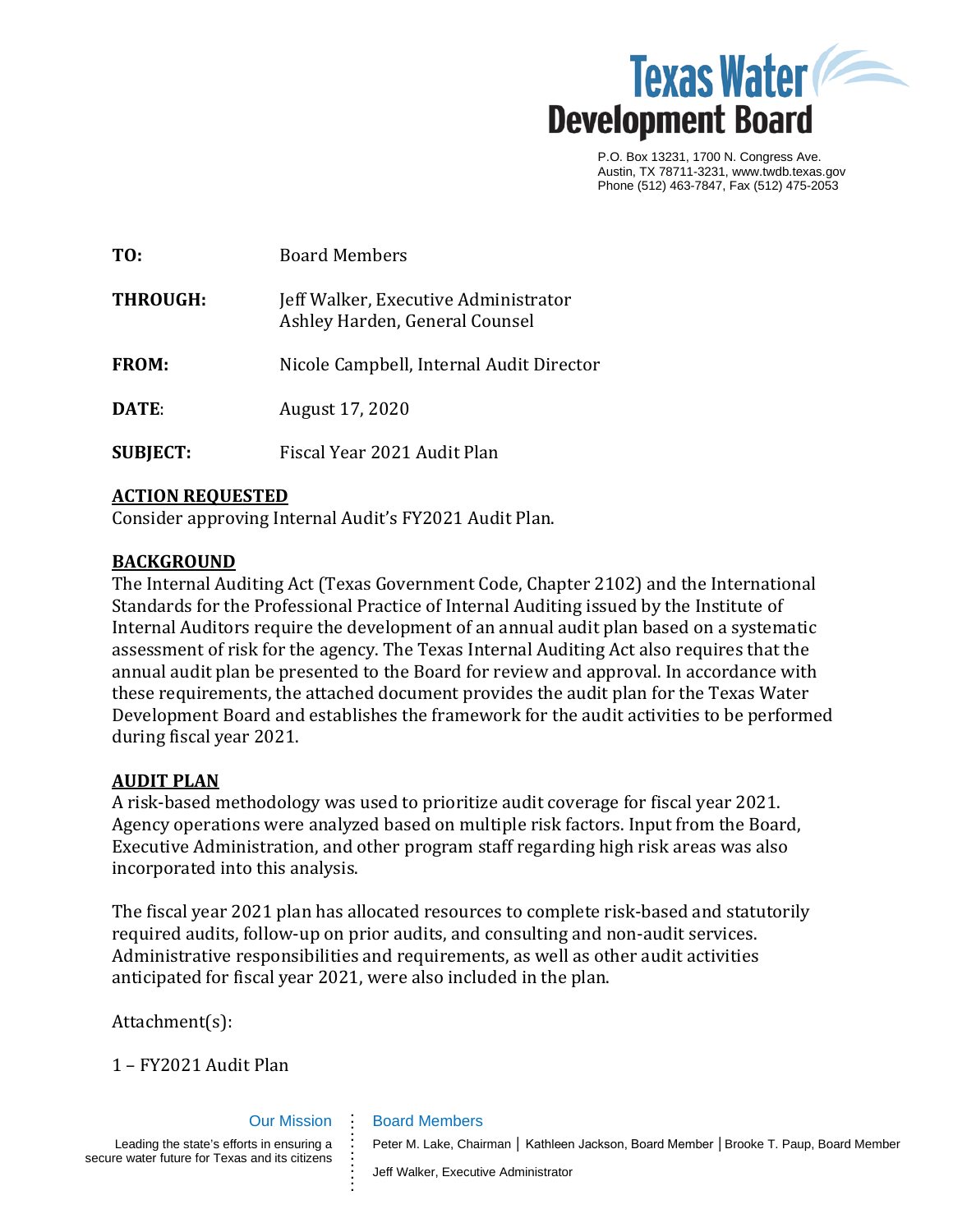# **Texas Water**

# **AUDIT PLAN FOR FY2021**

Internal Audit Division Project #2021.02 September 2020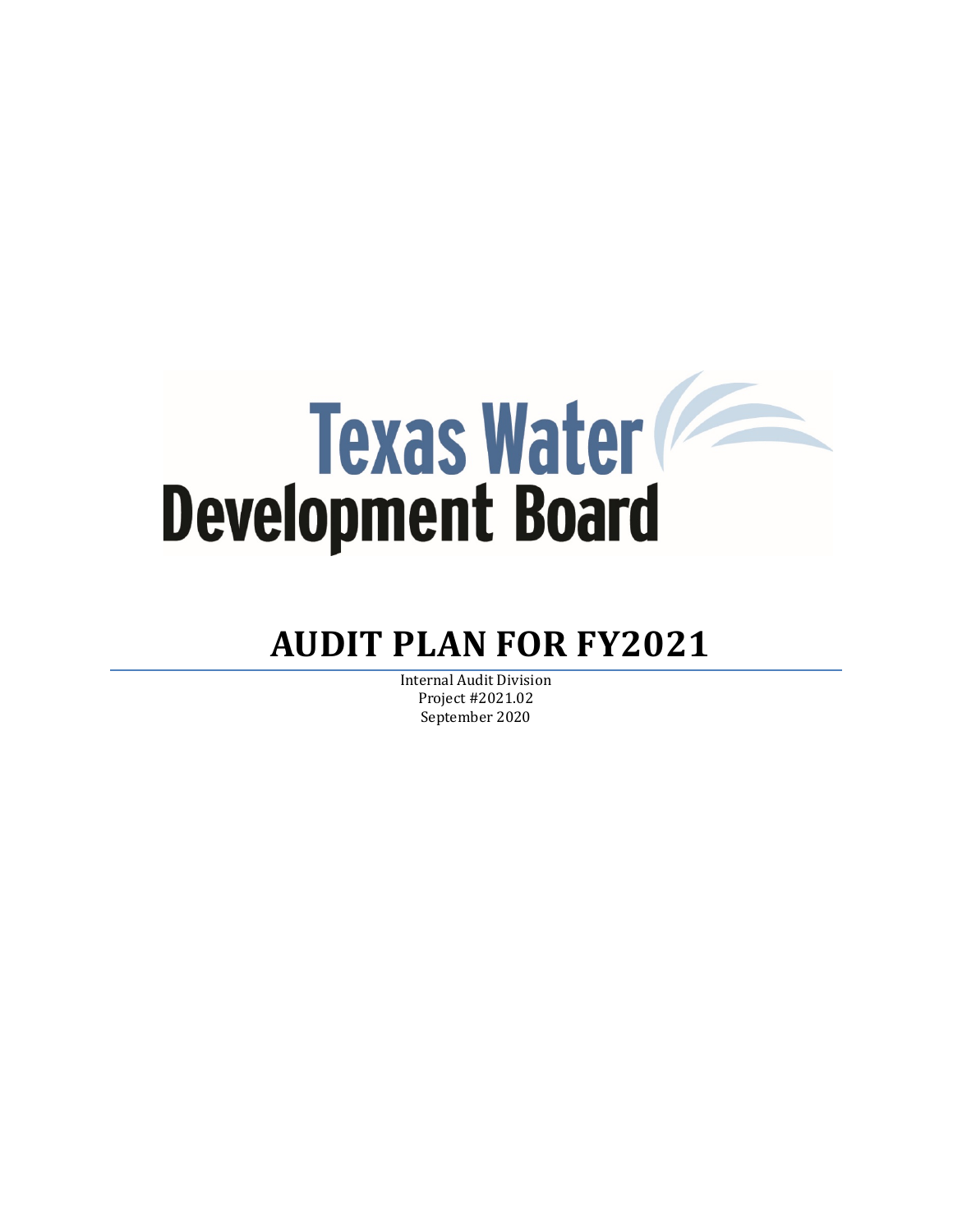# **Introduction**

# Professional and Statutory Requirements

The Texas Internal Auditing Act (Texas Government Code, Chapter 2102) and the International Standards for the Professional Practice of Internal Auditing issued by The Institute of Internal Auditors require the development of an annual audit plan based on a systematic assessment of risk for the agency. The Texas Internal Auditing Act also requires that the annual audit plan be presented to the Board for review and approval. In accordance with these requirements, this document provides the audit plan for the Texas Water Development Board (TWDB) and establishes the framework for the audit activities to be performed during fiscal year 2021.

## Role of Internal Audit

The Internal Audit Division is independent of management and provides objective assurance and consulting services designed to add value and improve the operations of the TWDB. The Division assists the TWDB in accomplishing its objectives by bringing a systematic and disciplined approach to evaluate, and improve the effectiveness of, the organization's governance, risk management, and internal controls.

# **Risk Assessment**

A risk-based methodology was used to prioritize audit coverage for fiscal year 2021. Agency operations were analyzed based on multiple risk factors, including:

- Financial Activity
- Grant and Contract Management
- Legislative Interest
- Changes in Staffing and Organizational Structure
- Information Systems and Technology
- Operational Complexity
- Strength of Internal Controls
- Prior Audit Coverage
- Potential for Fraud

Input from the Board members, Executive Administration, and other key staff regarding high risk areas was also incorporated into the analysis. This information was then used to determine the likelihood and impact of select risk factors, and an overall risk score was calculated for each auditable activity.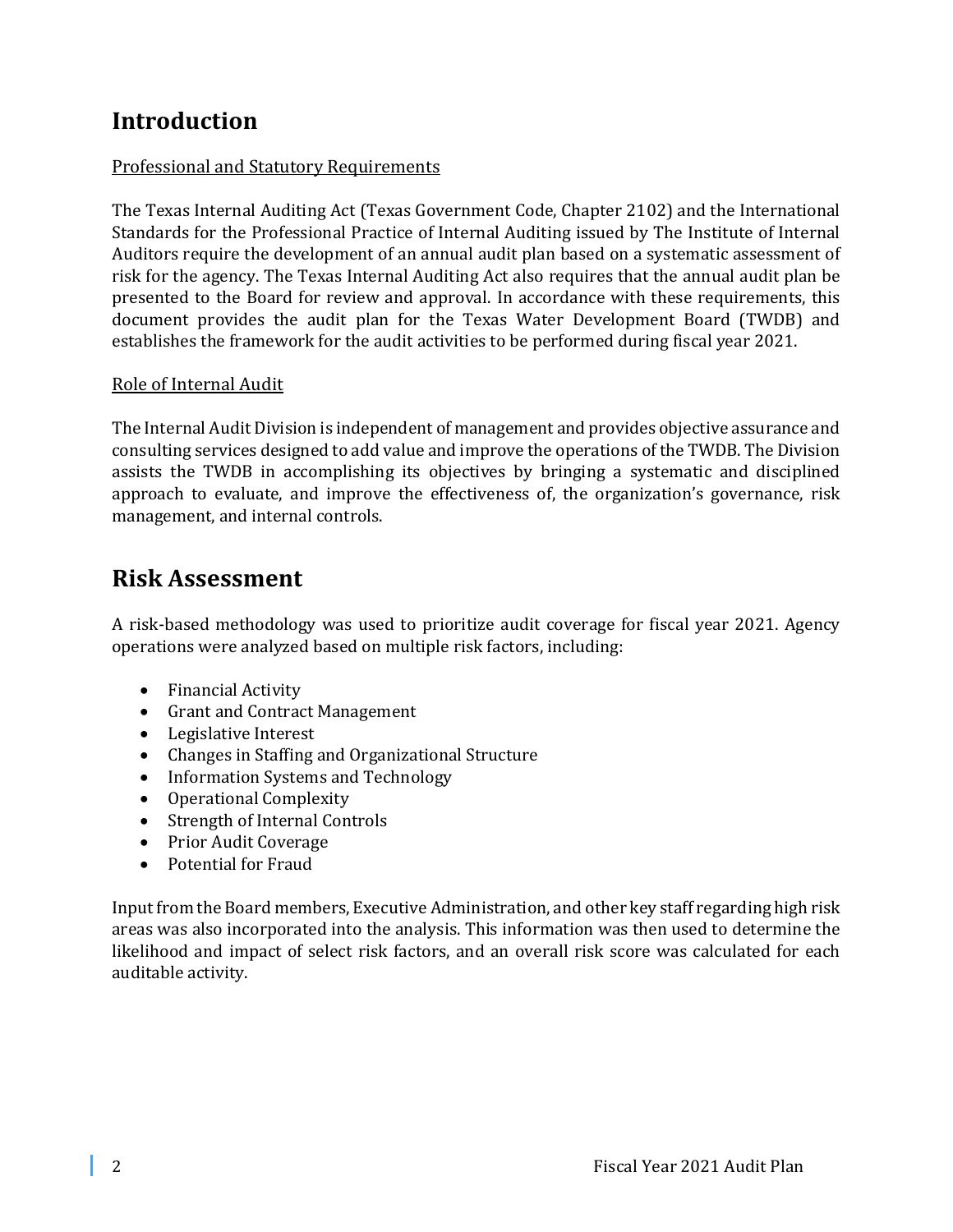# **Fiscal Year 2021 Audit Plan**

The fiscal year 2021 audit plan was designed to ensure timely reviews of the highest overall risk ranked areas and includes coverage of both organizational units and agency-wide processes. Development of the plan was consistent with the agency's strategic objectives and goals, and internal audit resources were allocated commensurately.

The proposed audit plan includes risk-based and statutorily required audits, follow-up on prior audits, and consulting and non-audit services. Risk-based audits initiated but not completed in fiscal year 2020, were carried forward to the fiscal year 2021 audit plan. Additionally, administrative responsibilities and requirements, as well as other audit activities anticipated for fiscal year 2021, were also included in the plan.

| <b>Risk-based and Required Audits</b>                                                                                                                                                          |  |
|------------------------------------------------------------------------------------------------------------------------------------------------------------------------------------------------|--|
| Review of Quarterly Investment Reports                                                                                                                                                         |  |
| Review of Cybersecurity                                                                                                                                                                        |  |
| <b>Review of Loan Closing Processes</b>                                                                                                                                                        |  |
| <b>Carry-forward Audits</b>                                                                                                                                                                    |  |
| Complete audits from the prior fiscal year audit plan that were in progress at year<br>end.                                                                                                    |  |
| <b>Follow-up on Prior Audits</b>                                                                                                                                                               |  |
| Assess the implementation status of corrective actions taken in response to prior<br>internal and external audit findings and recommendations.                                                 |  |
| <b>Consultations and Non-Audit Services</b>                                                                                                                                                    |  |
| Perform special projects and unanticipated evaluations or analysis requested by the<br>Board and management. This year will include a Review of Flood-related<br><b>Contracting Processes.</b> |  |
| <b>Investigative Reviews</b>                                                                                                                                                                   |  |
| Administer the agency's fraud hotline and review allegations of fraud, waste, and<br>abuse received through the hotline and referred by the State Auditor's Office.                            |  |
| <b>Administrative Audit Activities</b>                                                                                                                                                         |  |
| <b>External Audit Coordination</b>                                                                                                                                                             |  |
| <b>Technical Assistance</b>                                                                                                                                                                    |  |
| <b>Risk Assessment and Annual Audit Plan</b>                                                                                                                                                   |  |
| Reciprocal Peer Review, Self-Assessment, and Updates of Policies and Procedures                                                                                                                |  |
| Internal Audit Annual Report                                                                                                                                                                   |  |
| Periodic Reporting to Board and Executive Administration                                                                                                                                       |  |
|                                                                                                                                                                                                |  |